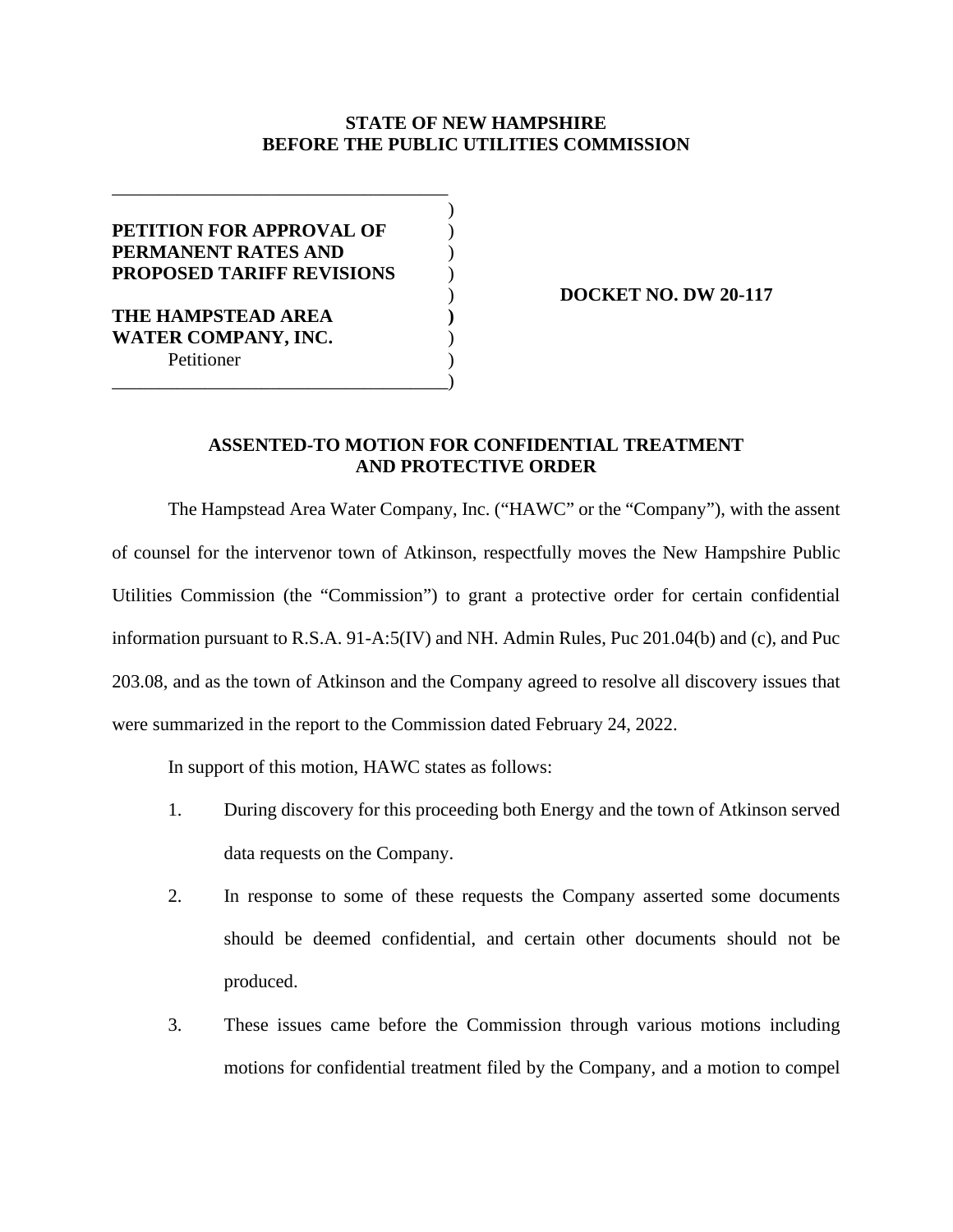filed by the town of Atkinson. The Company also filed a motion for protective order to prevent the publication of all data requests and responses by the town of Atkinson, and both the town and The Office of the Consumer Advocate filed objections to that motion.

- 4. The Commission issued an order on these discovery issues, Order No. 26,584. In it, the Commission recommended the town of Atkinson and Company confer to reach a collaborative agreement on all pending discovery issues.
- 5. In response the town of Atkison and Company did confer and reached an agreement addressing all pending discovery issues.
- 6. The agreement reached includes:

a. The town of Atkinson may publish all data requests and responses produced to date except for only 6 total items. These 6 items are the AWWA water standards, the company Vulnerability Assessment, the company Emergency Plan (these 3 documents have not yet been produced in discovery), and one page in each of the following 3 documents: Staff 3-8, Atkinson 5-38, and Atkinson TS 4-2. For these 6 items the company and town of Atkinson agree to the following to resolve all discovery issues.

- i. The company produces the **AWWA** water standards to the discovery list designating all as "Confidential", and the parties agree not to publish to adhere to AWWA's assertion of copyright protection.
- ii. The company produces the Vulnerability Assessment to the Town of Atkinson only, designating the entire document as "Confidential" and will not be provided to the discovery list. The Town of Atkinson agrees not to publish the Vulnerability Assessment, and further agrees to limit access to the Vulnerability Assessment to the fire chief, town selectboard, town administrator, town counsel, and any town experts for this case.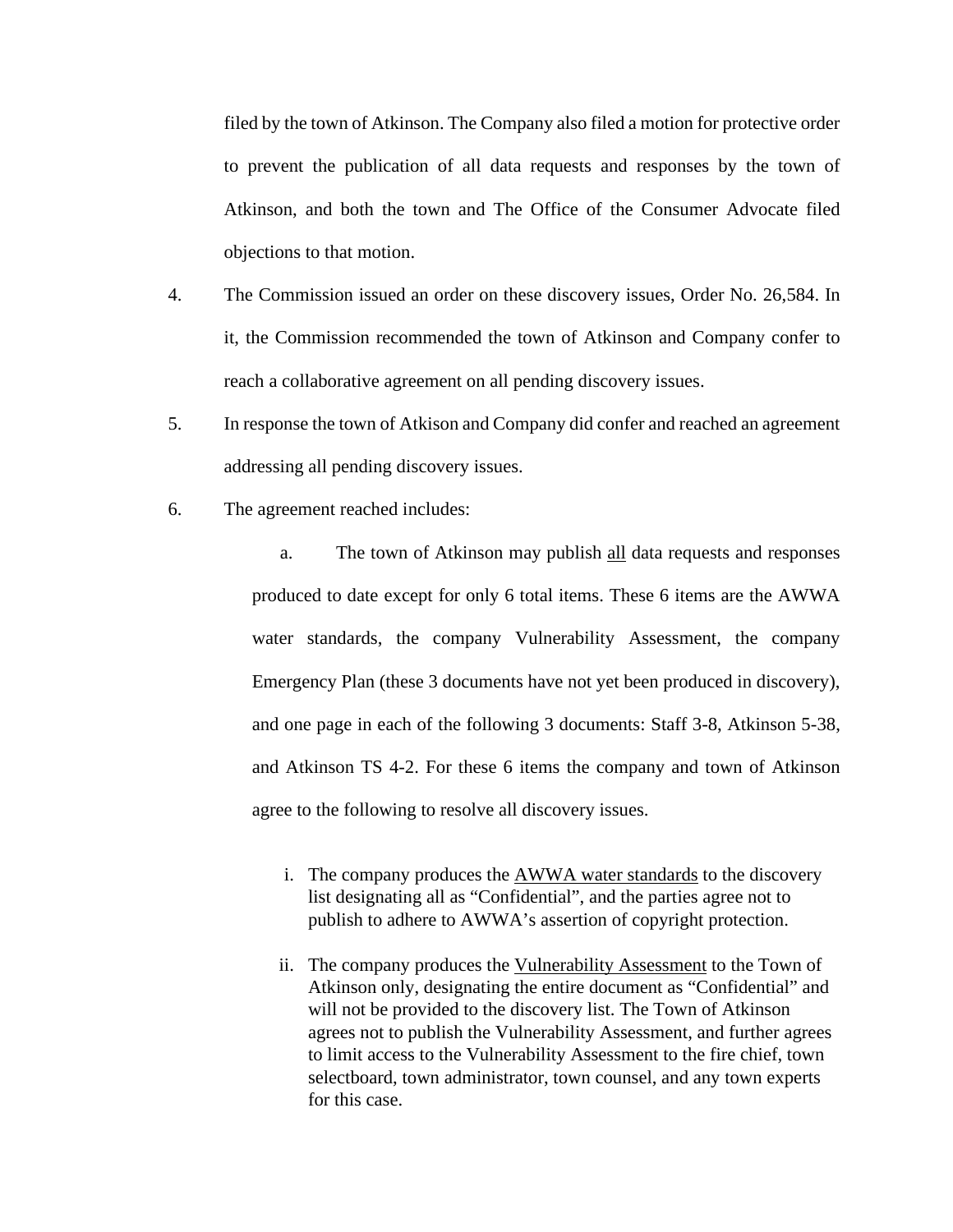- iii. The company produces the Emergency Plan to the discovery list designating portions as "Confidential." The town of Atkinson may, if it chooses, publish the redacted version of the Emergency Plan.
- iv. The company agrees to produce Staff 3-8 to the discovery list designating portions as "Confidential." The town of Atkinson may, if it chooses, publish the redacted version of Staff 3-8.
- v. The company agrees to produce Atkison 5-38 to the discovery list designating portions as "Confidential." The town of Atkinson may, if it chooses, publish the redacted version of Atkinson 5-38.
- vi. The company agrees to produce Atkison TS 4-2 to the discovery list designating portions as "Confidential." The town of Atkinson may, if it chooses, publish the redacted version of Atkinson TS 4-2.
- 7. The town of Atkinson assents to confidential treatment of the above six items as indicated. The Company will submit redacted and confidential versions of those documents per the above agreement to the Commission pursuant to Puc 201.04 and Puc 201.06.

WHEREFORE, The Hampstead Area Water Company, Inc., with the assent of counsel for the town of Atkinson, respectfully requests the Commission grant this motion and issue an order protecting from public disclosure the information identified in this motion that the Company asserts is confidential.

Respectfully submitted,

THE HAMPSTEAD AREA WATER COMPANY, INC.

*/s/ Anthony S. Augeri, Esq.* \_\_\_ Anthony S. Augeri, Esq., General Counsel

Dated: March 4, 2022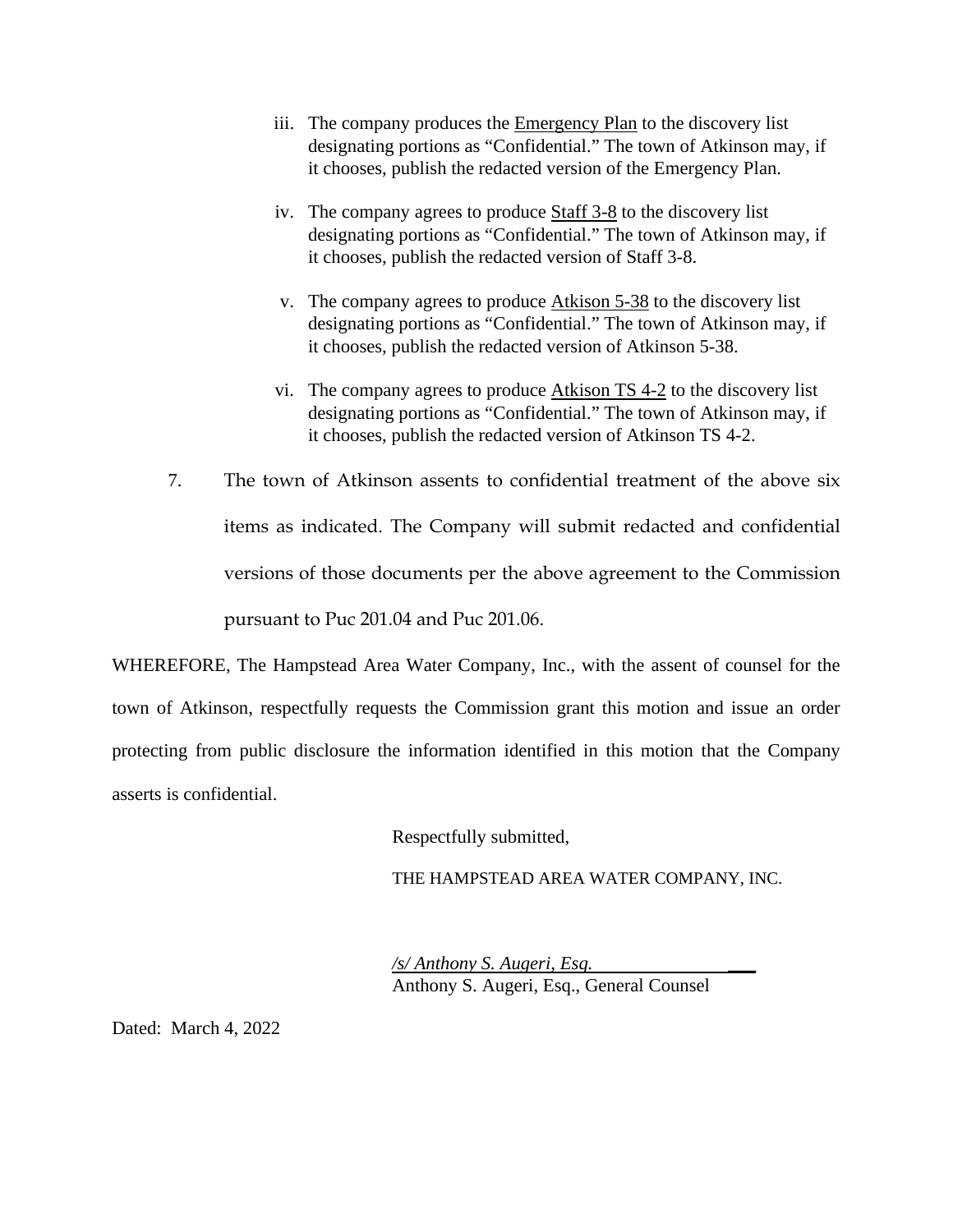## Certificate of Service

I certify that a copy of the foregoing document was served via the PUC's docket-related service list for this proceeding this 4<sup>th</sup> day of March 2022.

> */s/ Anthony S. Augeri, Esq.* \_\_\_ Anthony S. Augeri, Esq., General Counsel